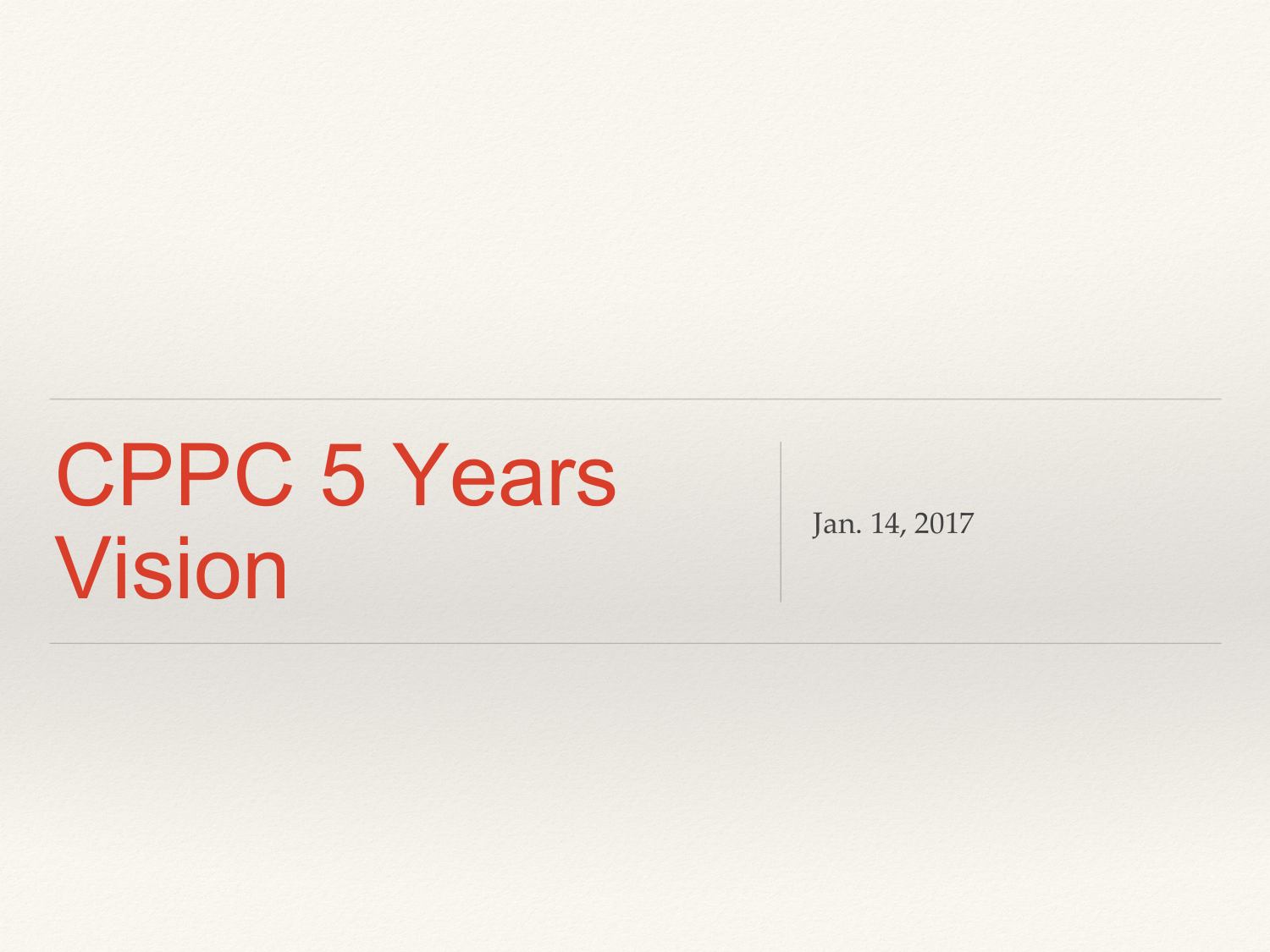### Defining aVision

❖ Where would we want to be five years from now?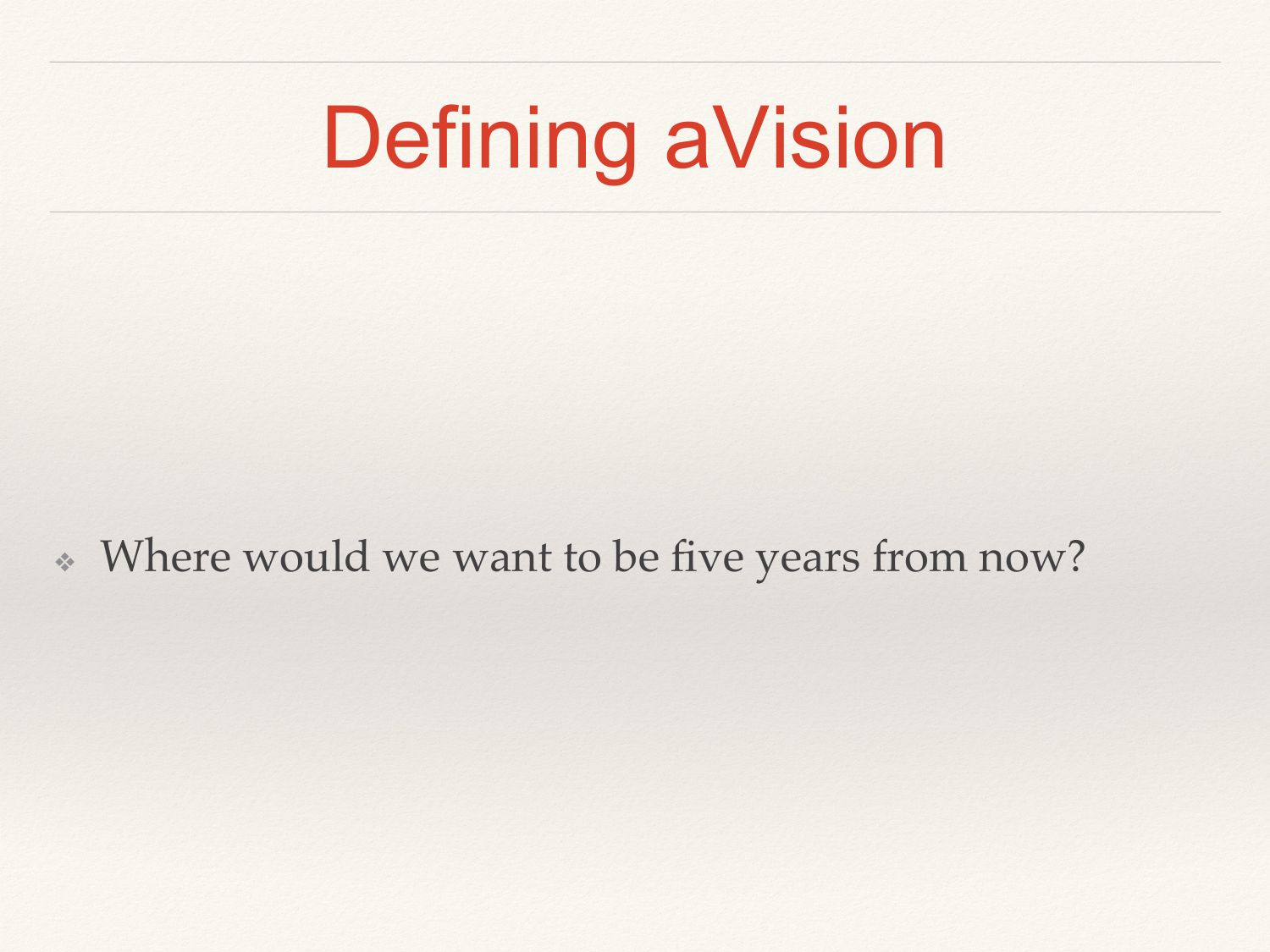# Formulating a Vision

- ❖ Guiding Rules:
	- ❖ A dream bigger than ourselves & our natural abilities
	- ❖ Is not impossible
	- ❖ Achievable by God's grace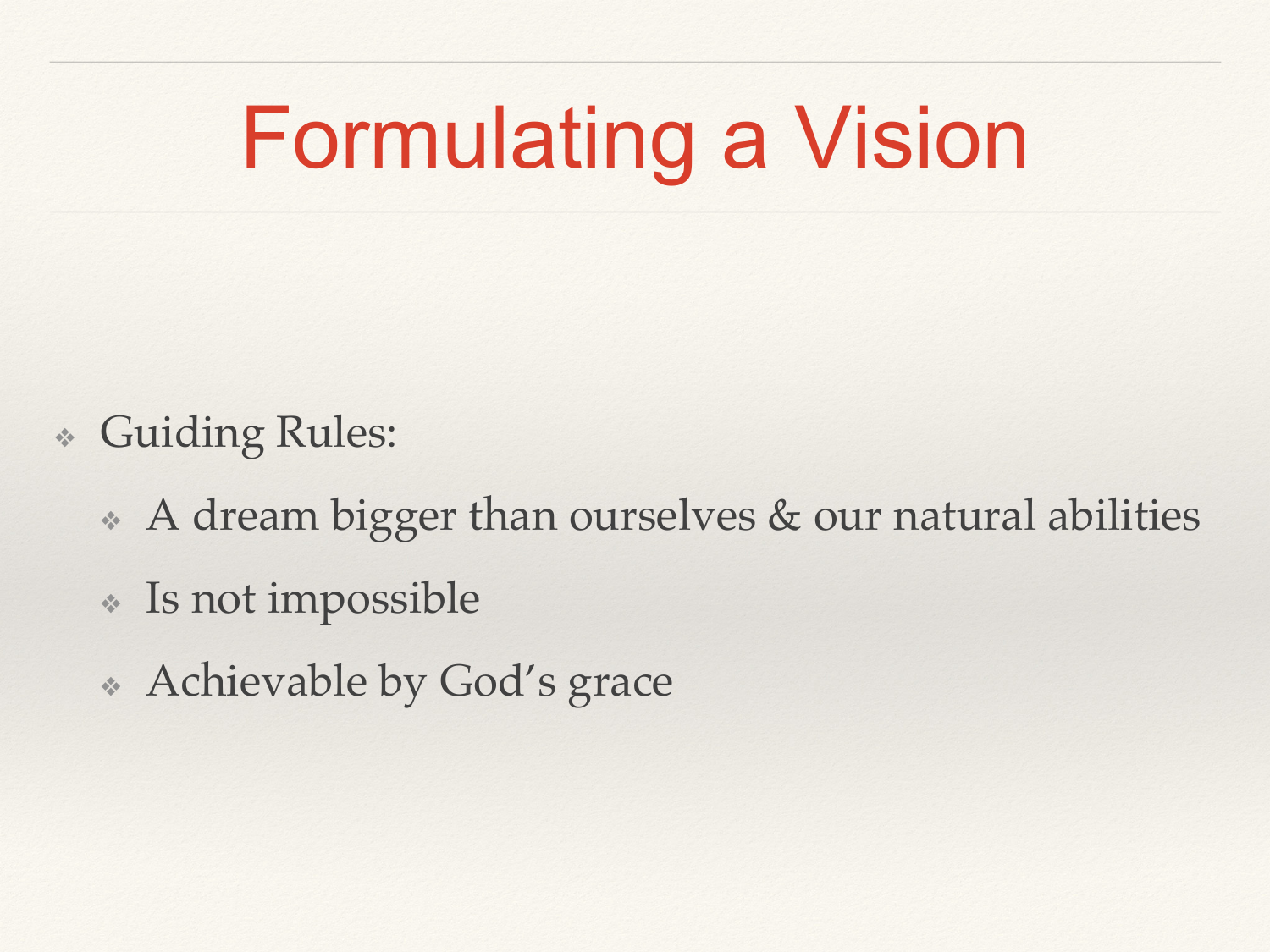### CPPC 5 Years Vision

- ❖ Vibrant congregation, reaching out to our communities
	- ❖ One thousand precious growing souls
	- ❖ Five million dollars for the honor of God
	- By God's grace and our diligent work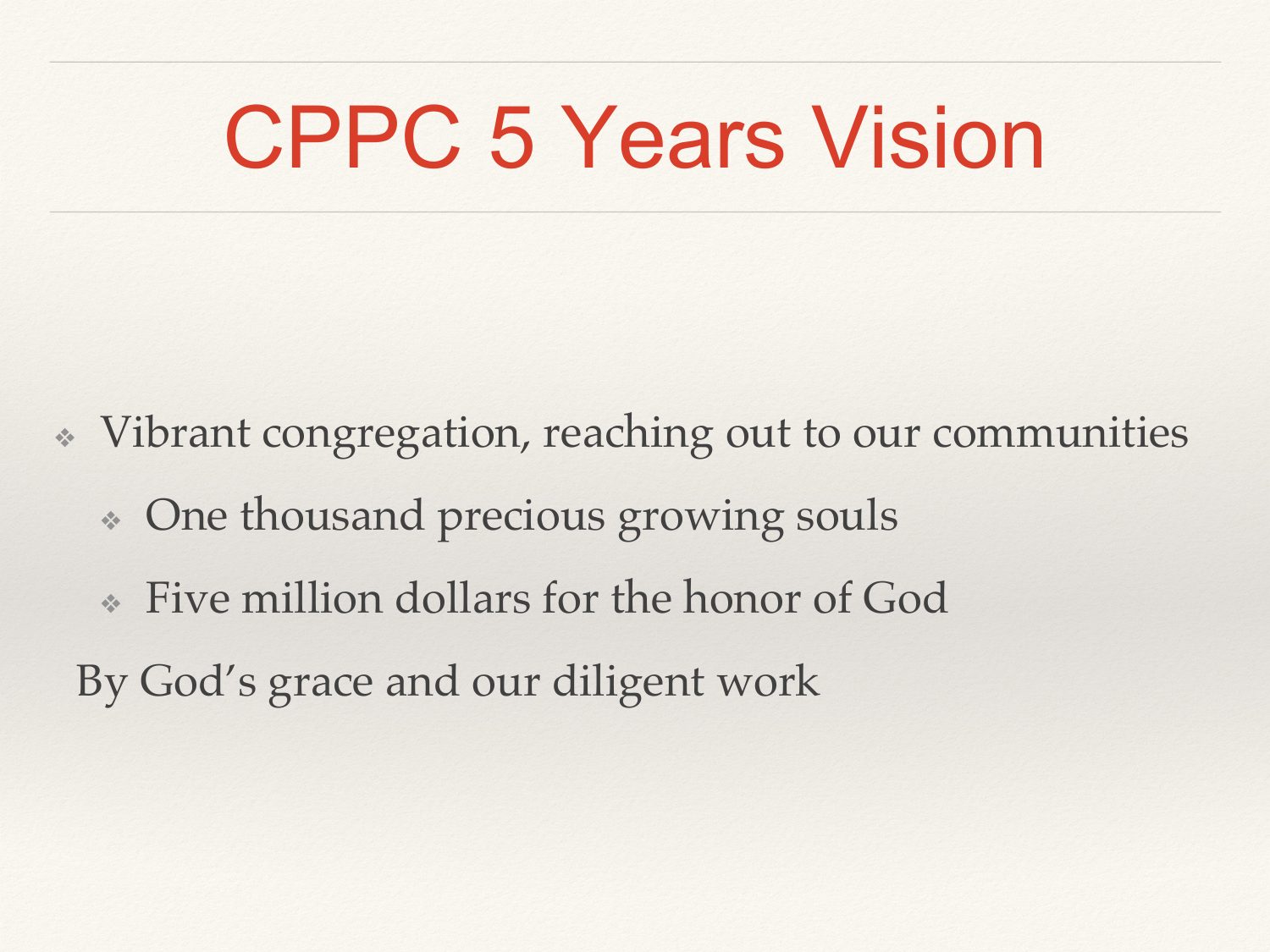# Our 1K Target

| <b>One K</b> of precious growing souls                                                                    |       |
|-----------------------------------------------------------------------------------------------------------|-------|
| 20% Annual increase in number<br>Presently we are about 380 in total<br>240 adults, 60 youth, 80 children |       |
| <b>Year 1 Target</b>                                                                                      | 460   |
| Year 2                                                                                                    | 560   |
| Year <sub>3</sub>                                                                                         | 670   |
| Year 4                                                                                                    | 810   |
| Year <sub>5</sub>                                                                                         | 1,000 |
|                                                                                                           |       |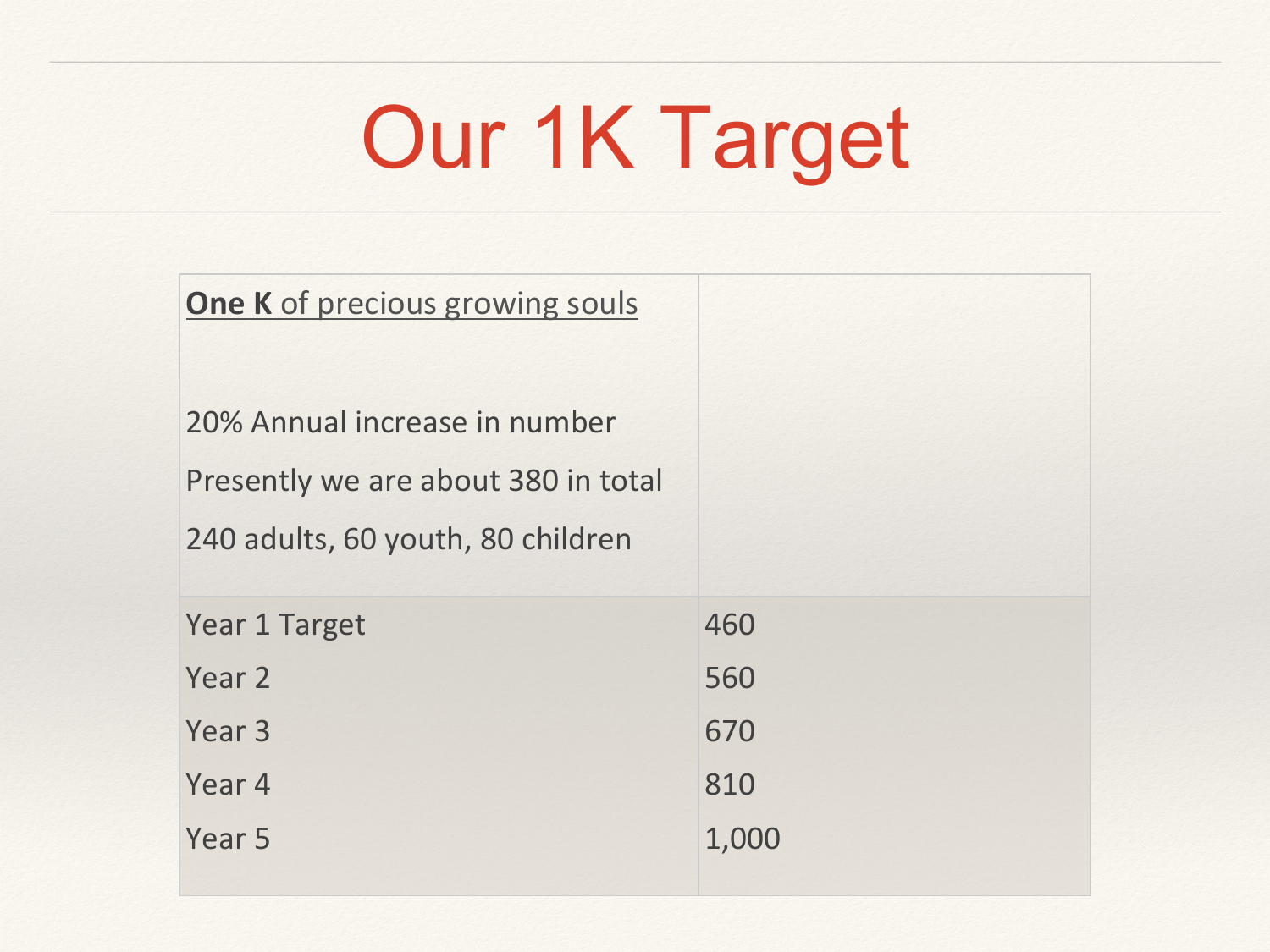# Our 5M Target

| Five M for the honour of God |           |
|------------------------------|-----------|
| <b>Year 1 Target</b>         | \$500,000 |
| Year 2                       | \$700,000 |
| Year <sub>3</sub>            | 1,000,000 |
| Year 4                       | 1,300,000 |
| Year 5                       | 1,500,000 |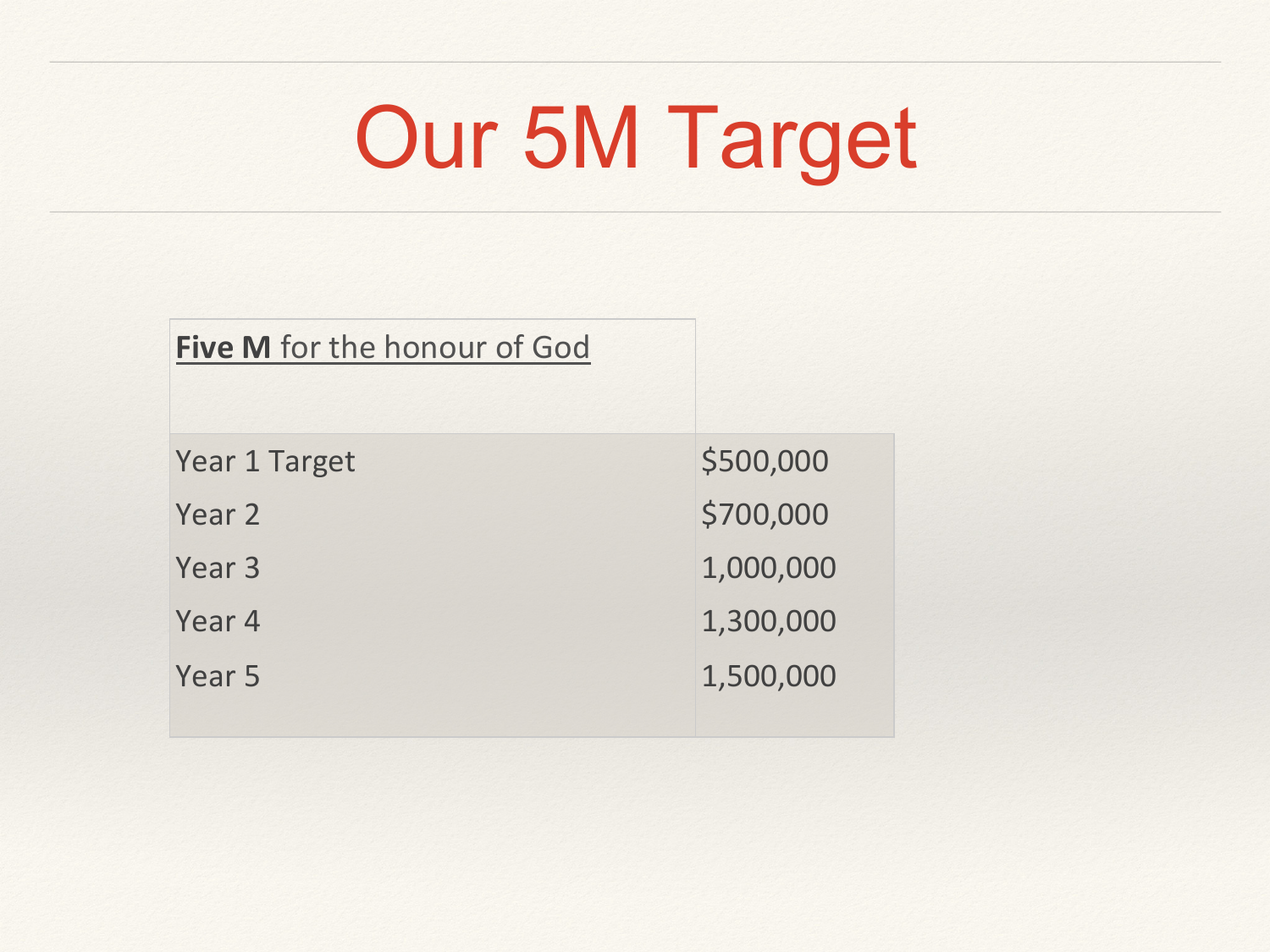## Strategic Guidelines

- ❖ Strategic Guidelines to achieve our vision
	- ❖ 1. Efficient Pastoral care
	- ❖ 2. Long term personal-outreach relationships
	- ❖ 3. A warm community with intentional meaningful relationships
	- ❖ 4. Empowered and engaged young generations
	- ❖ 5. Generous financial commitment to achieve our 5 years vision